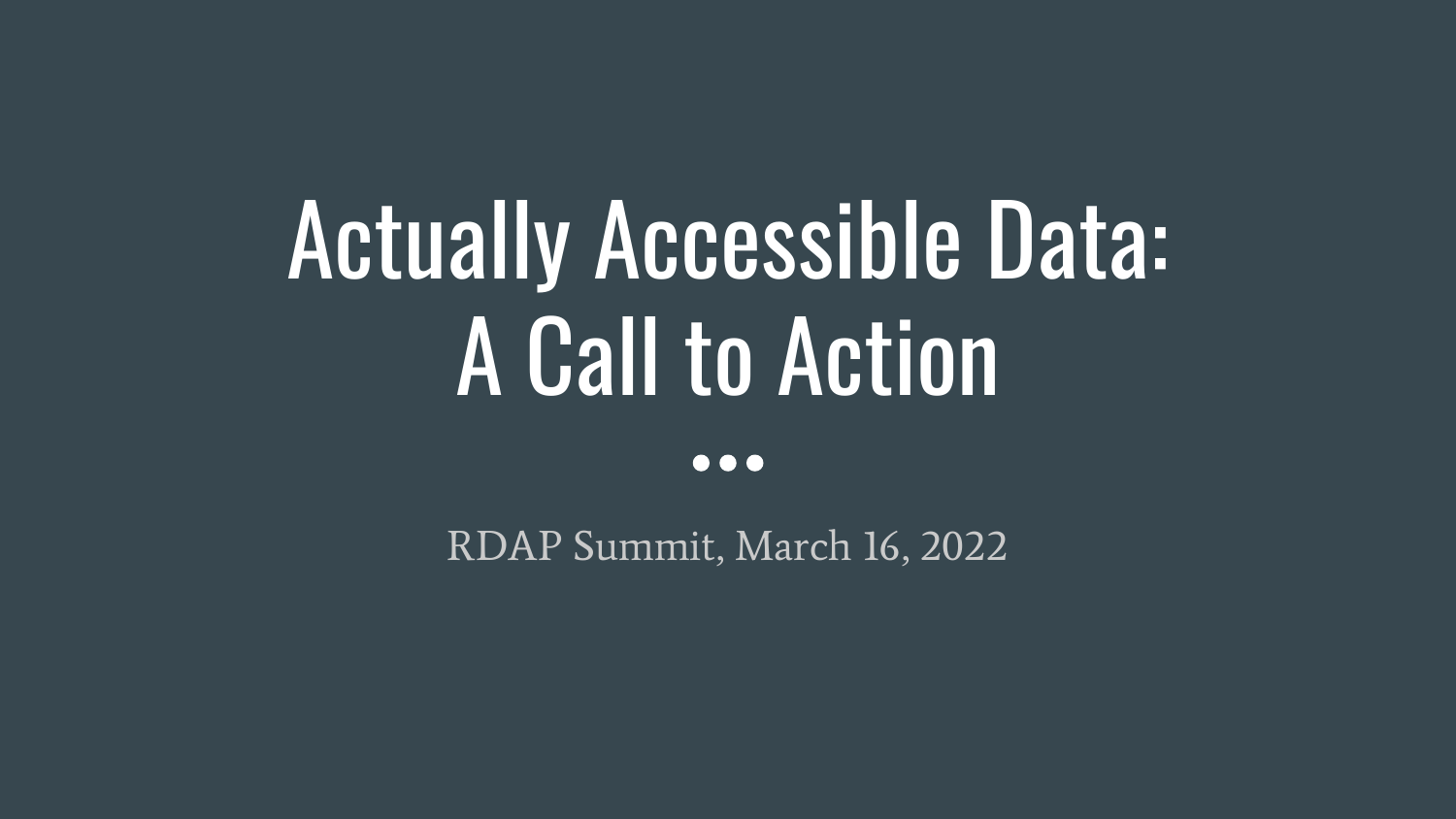### Who We Are

Randy D. Colón is a PhD student in Disability Studies at the University of Illinois Chicago. He is also a research assistant at ADA PARC and a disability advocate.

Abigail Goben is an Data Management Librarian, Data Policy Advisor, and an associate professor at the University of Illinois Chicago.

Sebastian Karcher is the Associate Director of the Qualitative Data Repository and a research assistant professor of political science at Syracuse University.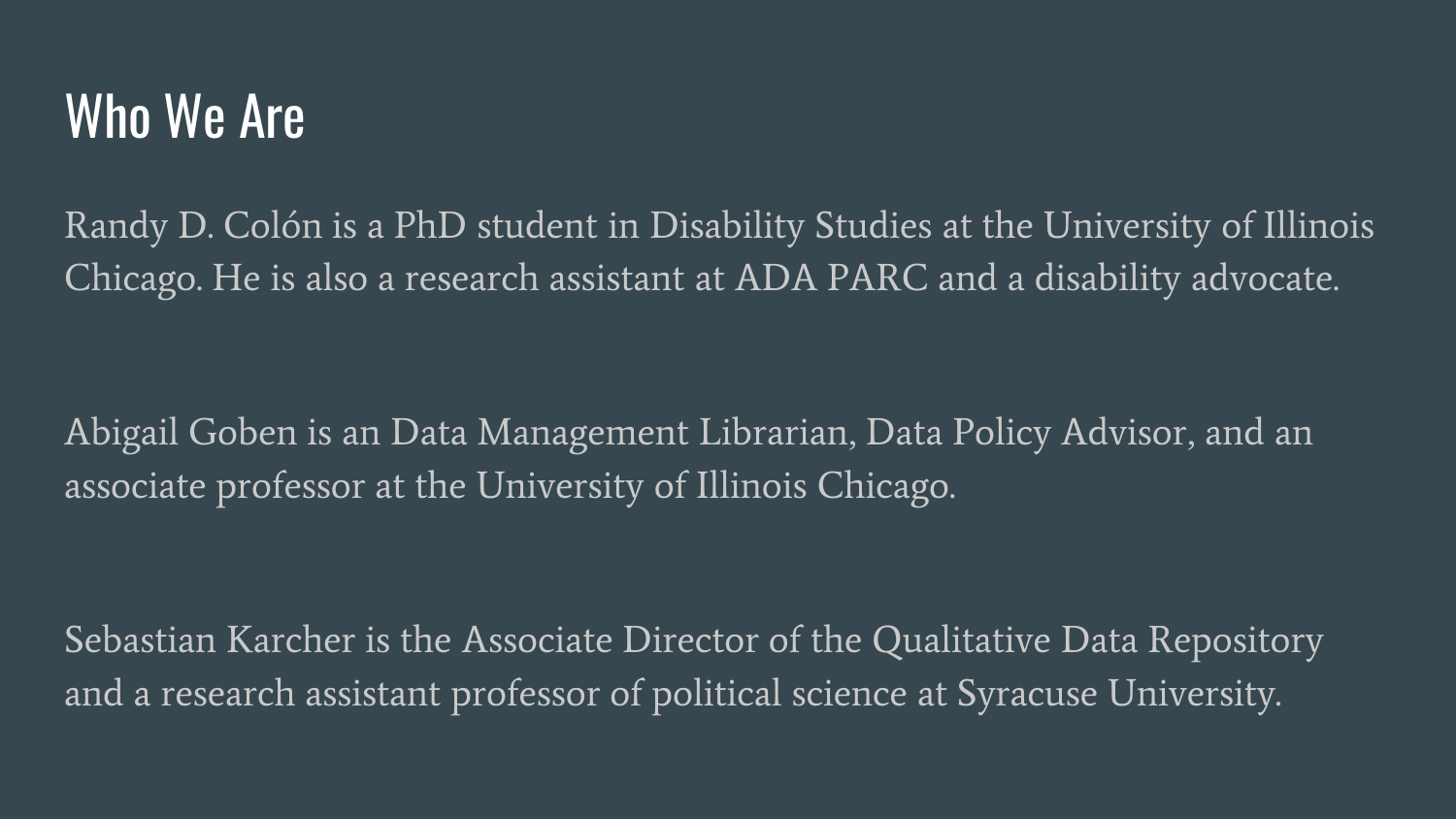# Defining Data Accessibility

At Least Five Options:

- Data is in a format and location where it can be retrieved
- Data can be downloaded by a new user after discovery
- Data can be accessed by machine / automation (FAIR)
- Data has socio-economic access  $-$  is there a paywall?
- Data is easily used by everyone, including disabled people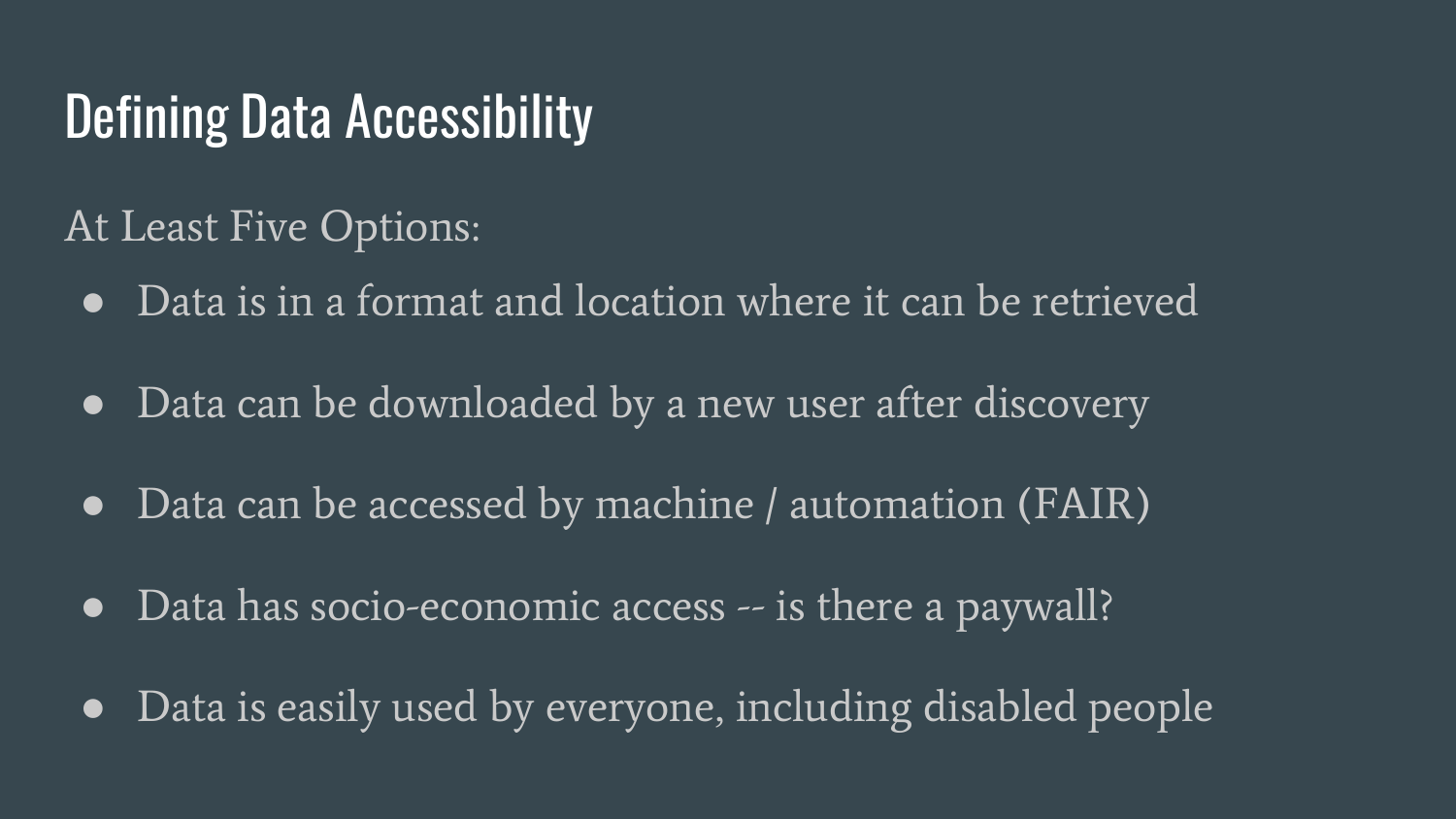# Include the Historically Overlooked

Ethical duty to Include large portion of the population:

- Over 1 out of every 4 adults in the United States have a disability
- An approximate 1 billion people worldwide

Data is not inherently inaccessible

- Disabled people often can use technology needed to access data
- The choices we make impact accessibility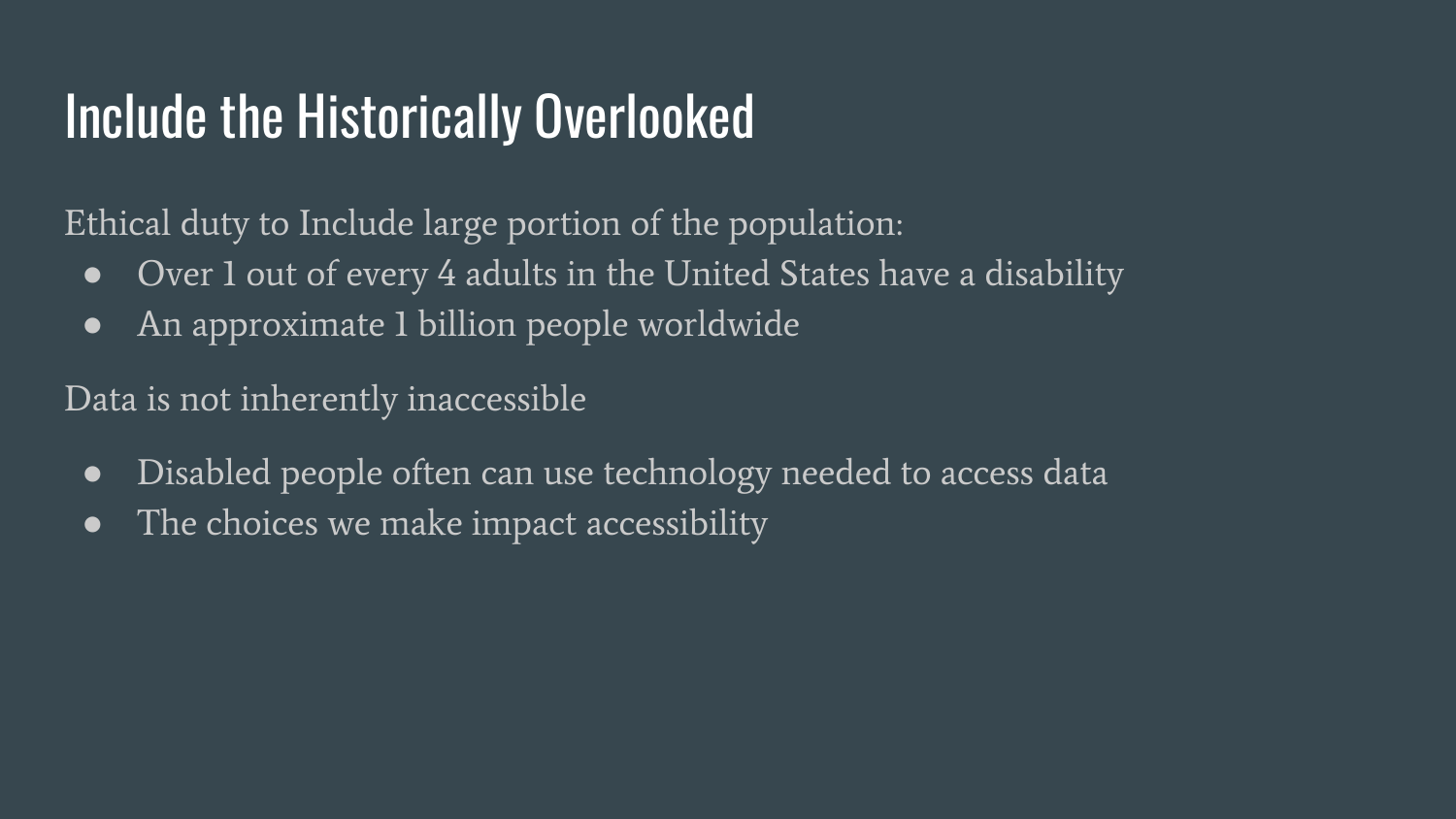# Consider Laws and Policies

- Laws and policies ever changing
- Increasingly litigious environment
- Calls to only accept vendors who create accessible content
- Easier to build-in accessible features than to retrofit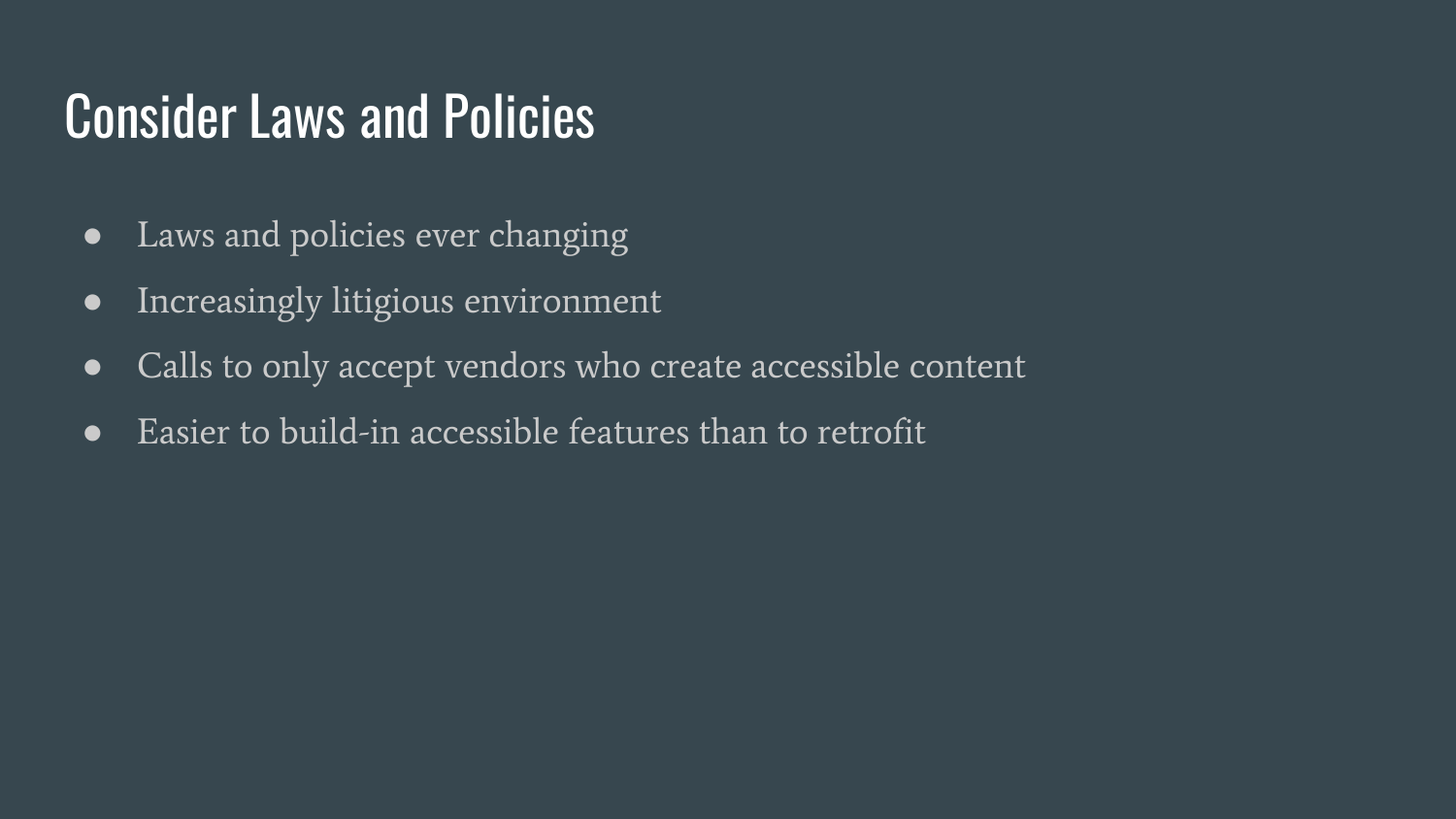# Improve Products for Other Users

Making content easier to navigate visually can benefit other groups

● E.g. People with dyslexia and other people with print disabilities

Making content easier to use with a screen reader can benefit overall design

● E.g. Streamlining content for ease of use for all people

Other people may benefit from accessibility features

● E.g. ability to have content read aloud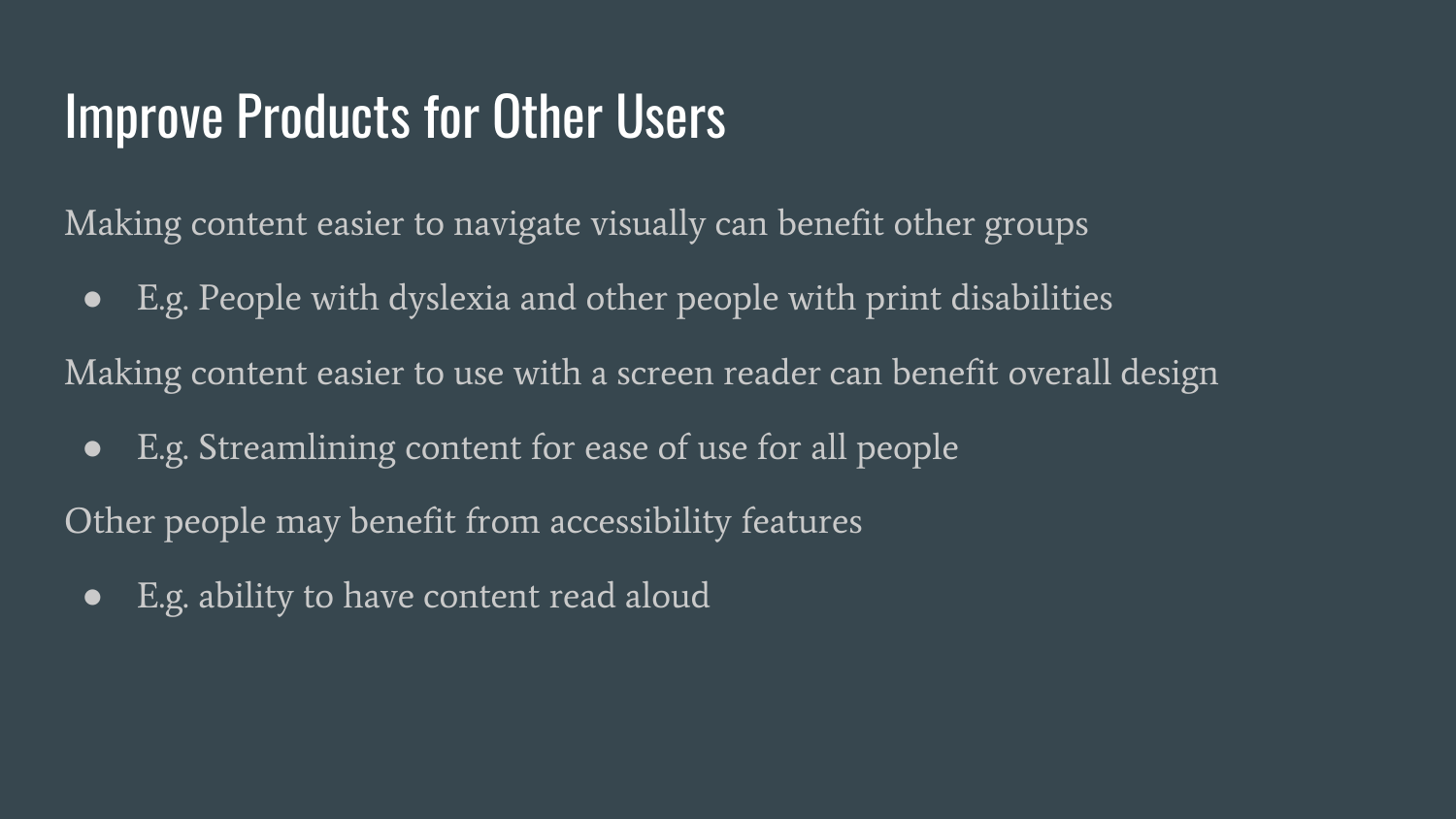# Where We Are - Accessible Repositories

### The not so good



#### The good



#### figshare

#### Harvard Dataverse

**OSF** 





#### Dryad

Ryan, Joseph F., Whitney Laboratory for Marine Biosc Dunn, Casey W., Brown University Publication date: August 13, 2015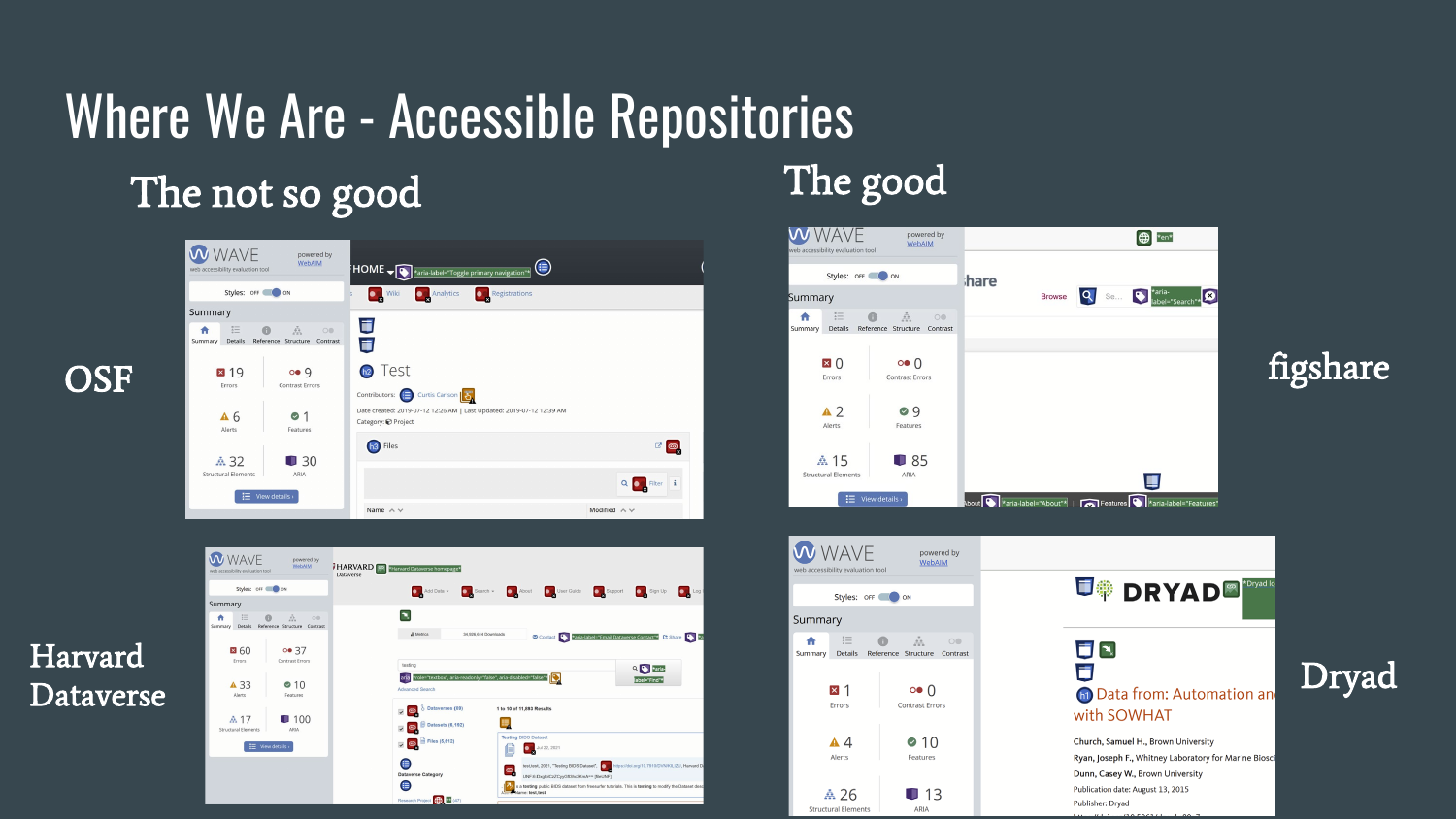# Where We Are - Standards

No mention of accessibility in

- FAIR
- CARE
- Core Trust Seal
- Selecting a Repository for Data Resulting from NIH-Supported Research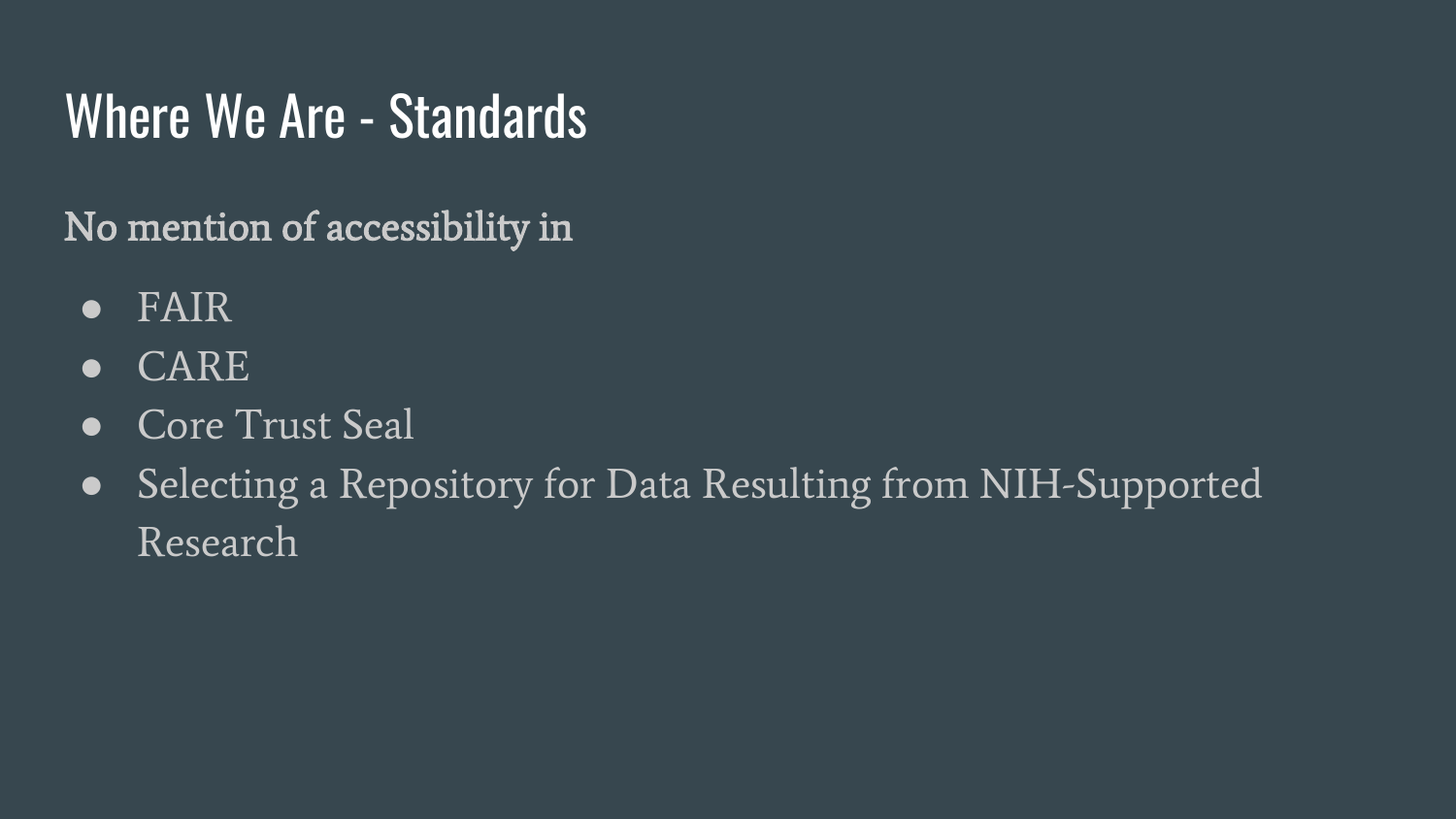# Where We Are - Curation Guides

#### No mention of accessibility in

- QDR Curation Manual
- Johnston (ed.), *Curating Research* Data
- ARL SPEC Kit 354: Data Curation
- ICPSR. Guide to Social Science Data Preparation and Archiving
- Majority of Data Curation Primers

#### Accessibility is addressed explicitly in

- R Data Curation Primer
- Cornell University's eCommons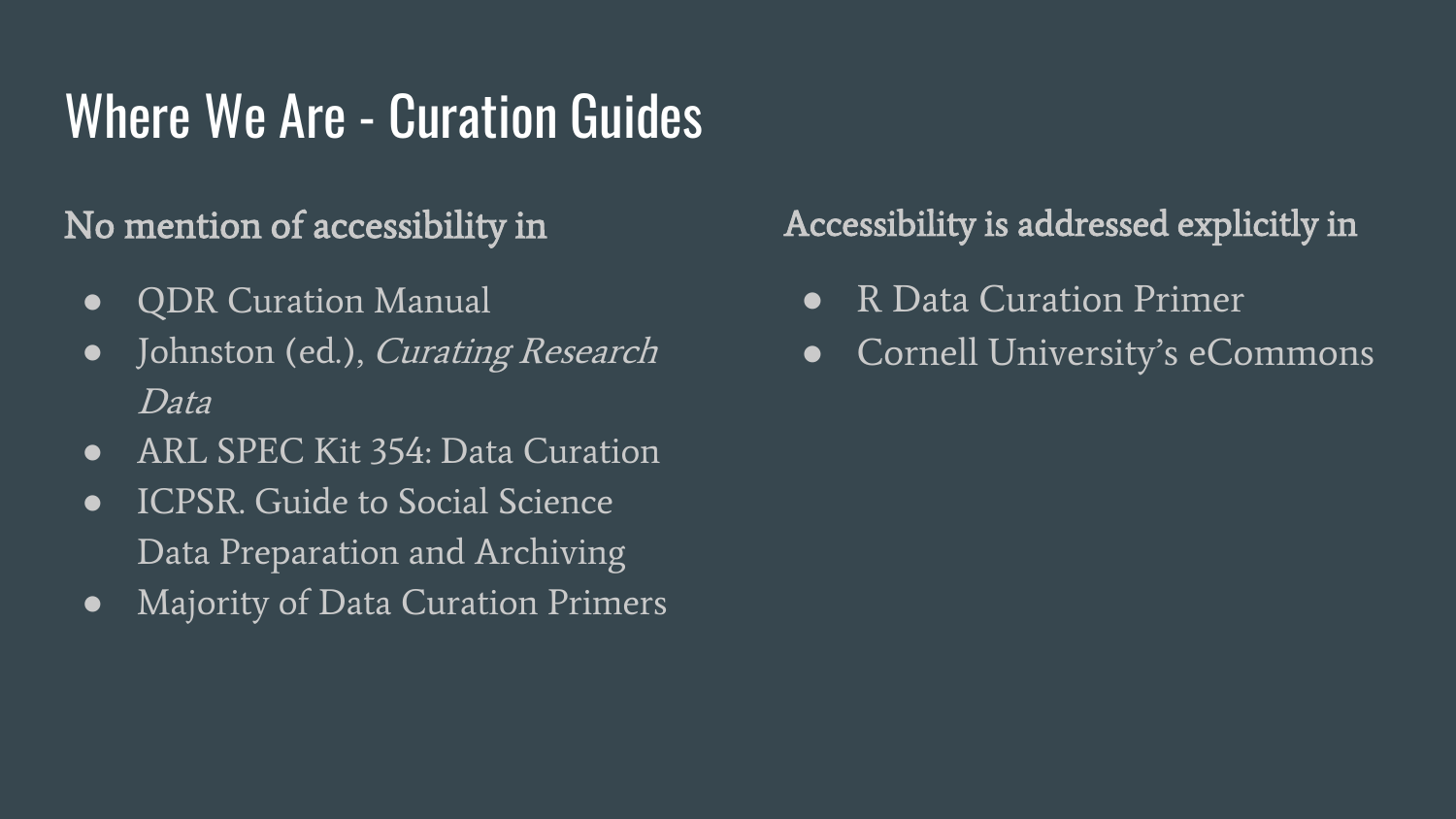# What To Do Now

- 1. Ensure Data Repository is web accessible
- 2. Ensure accessibility of common data formats (e.g., MS Office, PDF)
- 3. Provide supplementary accessibility information for audiovisual data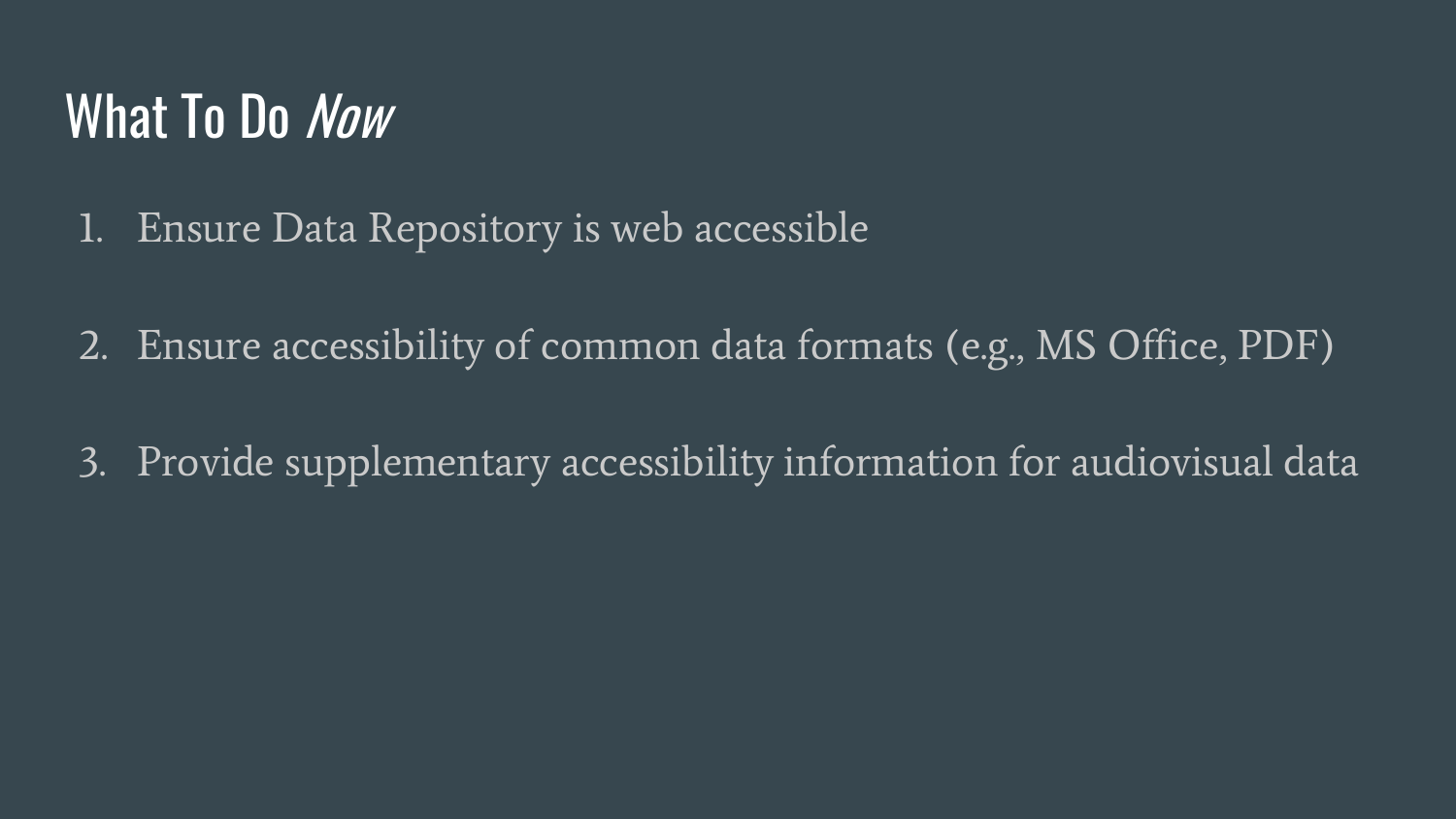# A Call To Action

- Mainstream accessibility in curation practice and guidance
- Choose accessible vendors and/or tools
- Include disabled people as developers, designers, and testers